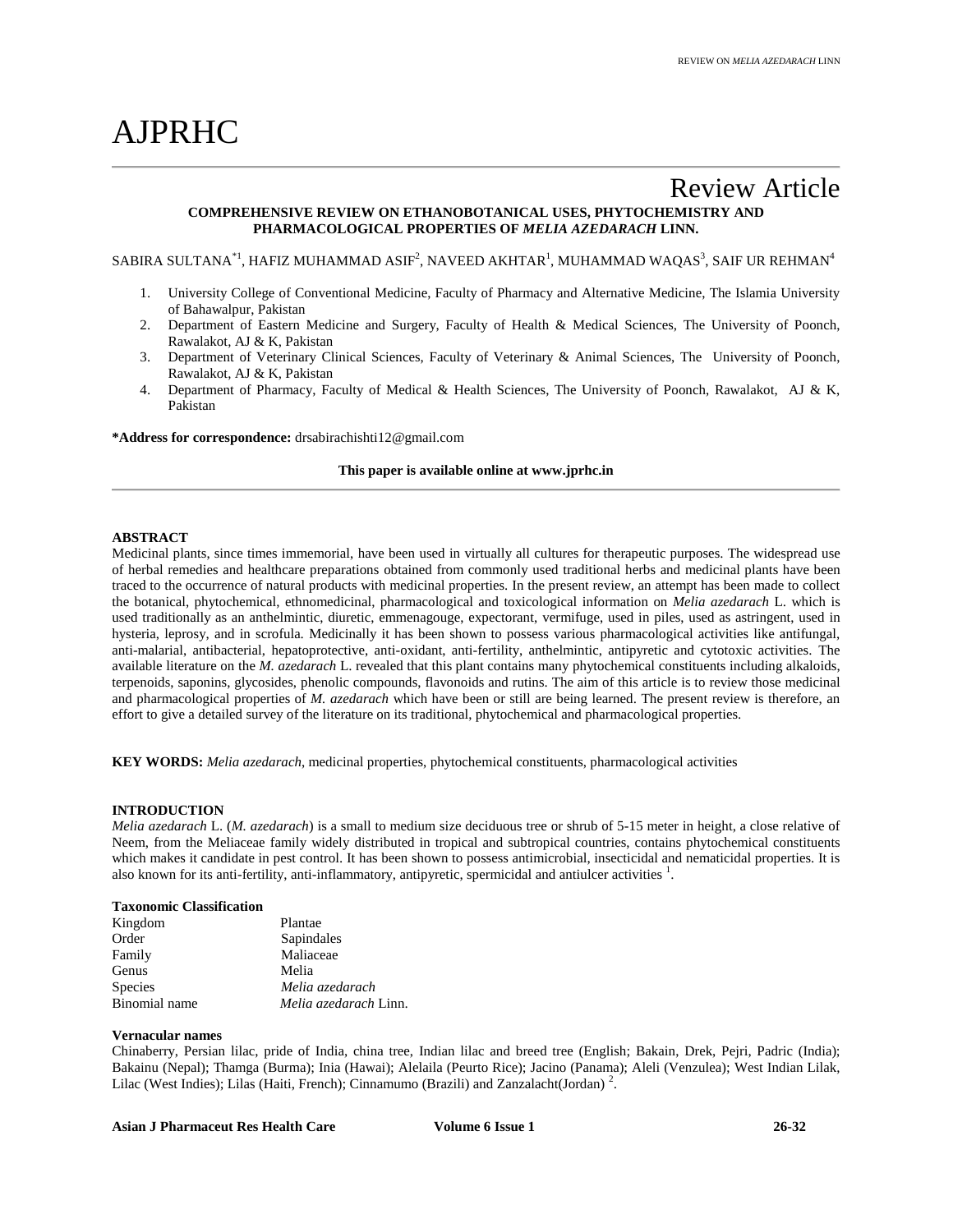#### **Distribution**

*M. azedarach* is native to tropical Asia. It is widely distributed in Pakistan, India, Indonesia, Southeast Asia and Australia. It has *M. azedarach* is native to tropical Asia. It is widely distributed in Pakistan, India, Indonesia, Southeast Asia and Australia. I<br>become naturalized in Philippines, United States of America, Brazil, Argentine and many Afr

#### **Botanical description**

*M. azedarach* is a small to medium size deciduous tree or shrub of 5-15 meter in height. Branches are stout, with purplish bark and dotted with buff-colored lenticels. Leaves are compound, alternate, and puberulent to glabrous. Leaves are long, serrate, dark *M. azedarach* is a small to medium size deciduous tree or shrub of 5-15 meter in height. Branches are stout, with purplish bark<br>and dotted with buff-colored lenticels. Leaves are compound, alternate, and puberulent to gla flowers are 5-parted. Sepals are green. Petals are pinkish lavender, lingulate with ten anthers. Fruit is drupe, one seeded, stalked greenish yellow to yellowish tan, globose and 1-1.5 cm in diameter <sup>3</sup>. greenish yellow to yellowish tan, globose and 1-1.5 cm in diameter <sup>3</sup>.

#### **Phytochemistry Phytochemistry**

The *M. azedarach* contains a number of organic molecules *i.e.* flavonoids, terpenoids, steroids, acids and anthraquinones. A variety of compounds have been detected in *M. azedarach* leaf extract including Kampherol, Quercetin (Flavonoids), stigmasterol, Campesterol (phytosterols), -sitosterol, Pyhtol (Diterpene), 3-Methyldecane, Heptadecane (alkane hydrocarbon), hexadecanic acid, Pentadecanoic acid (n-alkanoic acids), -Carotene, tocopherol (Vitamin-E) and saqulene, 1-Eicosanol (tri-<br>terpene), 3,5,11,15- Tetramethyl-2-hexadecen-1-ol (Terpene alcohol)<sup>4</sup>. terpene), 3,5,11,15- Tetramethyl-2-hexadecen-1-ol (Terpene alcohol) <sup>4</sup> . The *M. azedarach* contains a number of organic molecules *i.e.* flavonoids, terpenoids, steroids, acids and antl<br>variety of compounds have been detected in *M. azedarach* leaf extract including Kampherol, Quercetin<br>stigma







Chemical constituents of seeds including -sitosterol, vanillin, benzoic acid, vanillic acid, daucosterol, -D- glucopyranose, liminoid glycoside viz 6,11-diacetoxy-7-oxo-14 beta-epoxymeliacin (1,5-diene-3-O-beta-D-glucopyranoside) and melianol meliacin, meliacarpin, meliartenin vanillin, hydroxyl-3-methoxcinnamaldehyde and (±) pinoresinol <sup>5</sup>. Stem bark contain liminoids such as 7 - Acetoxy-14, 15 -epoxygedunan-1-ene-3-O- -D-glucopyranoside . Anthraquinone such as 1, 3, 5, 8-Tetrahydroxy-2-methylanthraquinone; 8-Me ether, 3-O- -L- rhamnopyranoside. liminoid glycoside viz 6,11-diacetoxy-7-oxo-14 beta-epoxymeliacin (1,5-diene-3-O-beta-D-glucopyranoside) meliacin, meliacarpin, meliartenin vanillin, hydroxyl-3-methoxcinnamaldehyde and (±) pinoresinol <sup>5</sup>. Stem<br>liminoids

**Asian J Pharmaceut Res Health Care Volume 6 Issue 1 26-32** Root bark contains terpenoids such as Azedarachtin-A, Azedarachtin-B<sup>1</sup>. The methanolic extract of the *M. azedarach* showed 48 constituents, the major constituents are Quercetin (16.47%- Flavanoids), Phytol (11.04%-Diterpene), Palmitic acid (15.49%-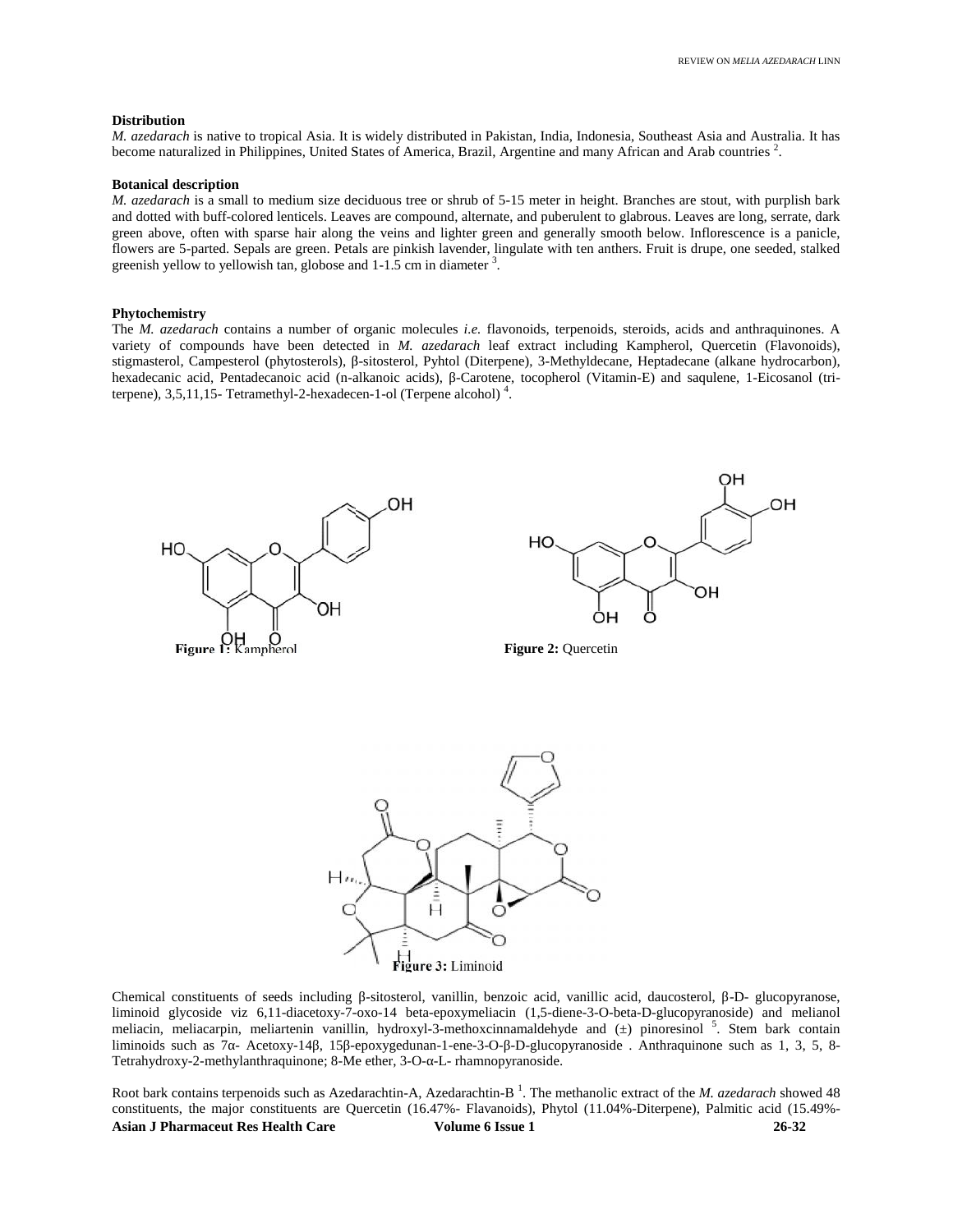saturated fatty acid). 9,12,15- Octadecatrienoic acid (3.43%-n-alkanoic acids) work as an anti inflammatory, hypocholesterolemic cancer preventive, nematicide, insecticide, hepatoprotective, antihistaminic properties <sup>6</sup>. Some minor components like 2,3-Dihydro-3,5-Dihydroxy-6-Methyl-4H-pyran-4-One (0.31%-flavoring agent) and 4-Methyl-2-hexanone (2.25%-flavoring agent) consider as a novel potent aroma compound in a dairy product<sup>7</sup>. The compound 2, 3- Dihydrobenzofuran (0.22%) is an essential oil used in the treatment of diabetic retinopathy and arthritis <sup>8</sup>. 5-hydroxypipecolic acid (0.52%-imino acid) showed platelet aggregation inhibition and larvicidal activity Limonene (0.68%) acts as natural food flavorings, used in fragrances and aromatherapy <sup>9</sup>. Pyrazol-5(2H)-one (0.26%- flavonoids) possessed extensive biological activities, such as anti inflammatory, antipyretic, analgesic <sup>10</sup>.

# **ETHANOBOTANICAL USES**

The exuded gum obtained from *M. azedarach* trunk is considered useful in spleen enlargement, wood extract given in asthma <sup>11</sup>. Decoction of bark is prescribed in paroxysmal fever to relive thirst, nausea, vomiting and general debility, and loss of appetite and skin diseases  $11$ .

Poultice of the leaves are applied to relieve nerve headache and to cure eruption on the scalp. Leaf juice is act as anthelmintic, diuretic, emmenagouge, expectorant, vermifuge and their decoction is astringent, stomachic, used in hysteria, leprosy, scrofula  $11,12$ . Flowers have astringent, anodyne, refrigerant, emmenagouge, diuretic, resolvent, deobsturent properties  $13$ .

Fruits are considered anthelmintic, diuretic, emollient and purgative also, prescribed internally in indigestion, colic and intestinal catarrah <sup>14</sup> .

Seeds are considered anthelmintic, expectorant, aphrodisiac and are useful in typhoid fever, helminthiasis, pain in the pelvic region and scrofula, also prescribed in rheumatism. Seed oil is used in skin diseases. Roots are astringent, emmenagouge, anodyne, febrifuge, expectorant, constipating. These are useful in sciatica, lumbago, piles, cough, asthma, ulcers, wounds, diabetes, intermittent fever, post labor pain in uterus, amenorrhea and in leuoderma<sup>13</sup>.

# **PHARMACOLOGICAL ACTIVITIES**

# **Hepatoprotective activity**

The liver can be injured by various chemicals and drugs. In the study conducting by Ahmed et al in the year 2012, revealed the hepatoprotective activity against CCl<sup>4</sup> induced liver injury. Parameters like SGOT, SGPT, ALP and serum bilirubin were measured and histopathological evaluation was conducted. Biochemical parameters have improved after treatment and histological changes such as steatosis (fatty changes in hepatocytes) and fibrosis which were observed in CCl<sub>4</sub> intoxicated group were totally reduced to normal levels. Further investigations are in progress to determine the exact phytoconstituents responsible for hepataprotective effect <sup>15</sup>.

# **Anti-fertility activity**

Rapid increase in population has caused severe problem in economic growth and human progression. Several methods of contraception have been promoted, but due to their serious adverse effects, such as hormonal imbalance, hypertension, and increased risk of cancer and weight gain, therefore, search for new antifertility molecule with minimum side effects continues. Vishnukanta and Rana in the year 2009 studied hydro-alcoholic extract of *M. azedarach* roots for anti-implantation, estrogenic/anti-estrogenic and progestational/anti-progestational activities. It was found that the extract exhibited significant antiimplantation and anti-progestational activity and devoid of estrogenic/anti-estrogenic activity. It is therefore assumed that a certain substance was present in the extract which impairs the synthesis, secretion and functions of ovarian steroids and also blocks the implantation process by hindering the development of oocycte and graffian follicle as well as the endometrial epithelium  $16$ .

#### **Folliculogenesis inhibition**

Roop et al in 2005 conducted a study to investigate the quantitative aspects of follicular development in cyclic female albino rats  $(135 \pm 10 \text{ g}; 8 \text{ groups with } 6 \text{ animals in each group})$  after oral administration of polar (PF) and non-polar (NPF) fractions of *M*. *azedarach* Linn. (dharek) seed extract at 24 mg kg body weight-1 day-1 for 18 days. There was a significant reduction (*p*< 0.05) in the number of normal single layered follicles (*M. azedarach*:  $0.60 \pm 0.40$  and  $1.80 \pm 1.2$  after 24 mg/kg PF and NPF, respectively, *vs* control:  $73.40 \pm 7.02$ ) and follicles in various stages (I-VII) of follicular development in all treatment groups. These extracts also significantly reduced ( $p<0.05$ ) the total number of normal follicles in dharek (13.00  $\pm$  3.58 and 14.60  $\pm$  2.25 after 24 mg/kg NPF and PF) treatments compared to control  $(216.00 \pm 15.72$  and  $222.20 \pm 19.52$ , respectively). Thus, the present study is an attempt to investigate the effects of *M. azedarach* seed extracts on reproduction of albino rats <sup>17</sup> .

#### **Antioxidant activity**

A study was designed by Munir et al in the year 2012 to demonstrate the antioxidant activity of *M. azedarach*. The TPC (Total Phenolic Contents) and TFC (Total Flavonoid Contents) contents in different parts of sun dried extracts of *M. azedarach* were found to be in the range of 74.43-112.10 mg GAE/g DW and 13.32-28.11 mg CE/g DW, while in ambient dried TPC (Total Phenolic Contents) and TFC (Total Flavonoid Contents) found to be in the range of 66.89-103.34 mg GAE/g DW and 10.67- 23.45 mg CE/g DW, respectively. The DPPH scavenging activity and linoleic inhibition capability of sun dried was found to be in the range of 55.43-63.86% and 35.57-52.11%, respectively while for ambient dried was in the range of 48.54-61.00% and 33.87-50.33%, correspondingly. The reducing potential of sun dried and ambient dried at concentration of 10.0 mg/mL was in the

```
Asian J Pharmaceut Res Health Care Volume 6 Issue 1 26-32
```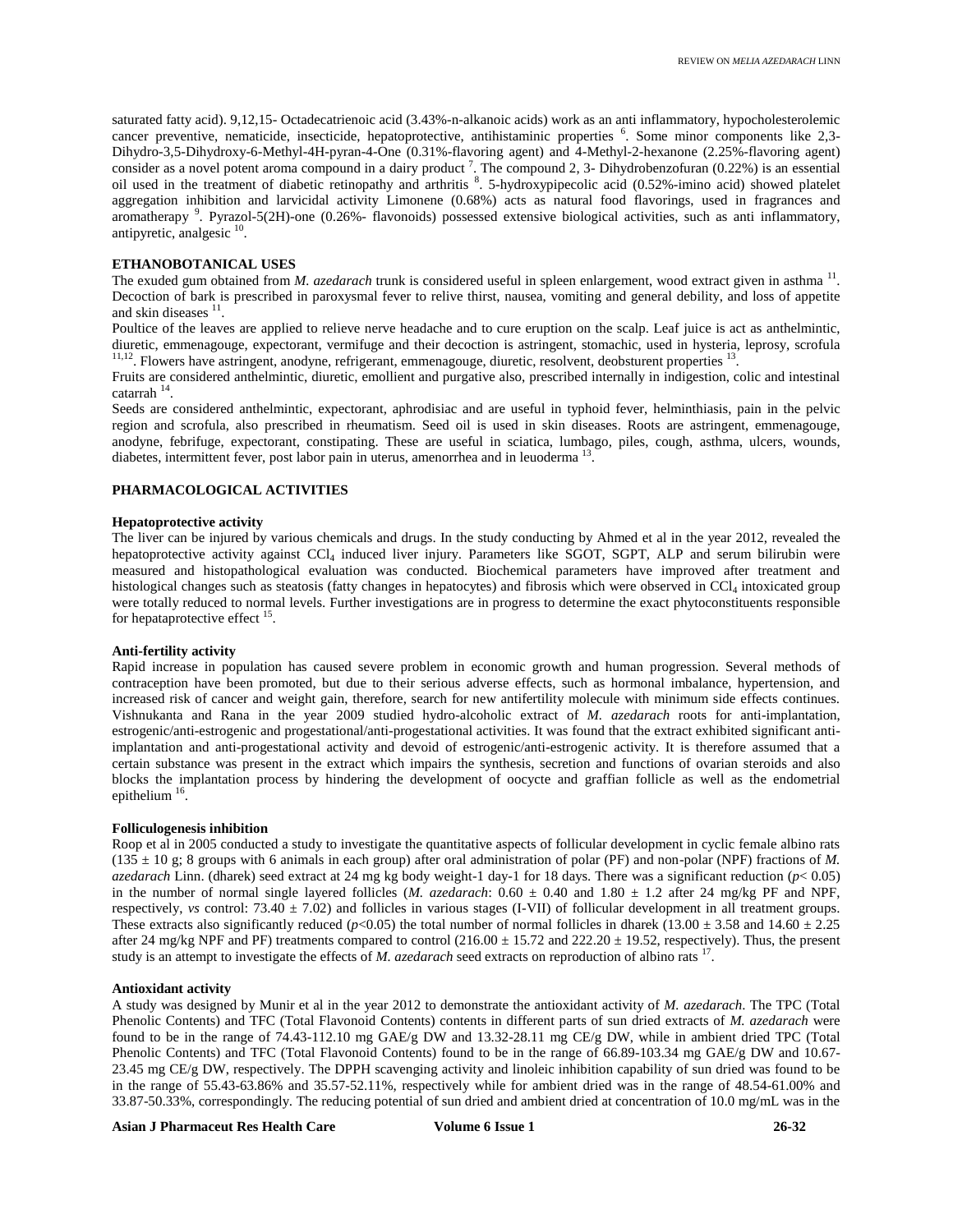range of 0.727-1.211 and 0.601-0.890, respectively. The result of the study, therefore, showed the sun dried extracts of *M. azedarach* had higher antioxidant activity whereas, among the plant parts, the stem bark was found to be proved better antioxidant activity <sup>18</sup>. Ahmed et al in 2012 conducted a research study and concluded that phenols are responsible for the variation in the antioxidant activity of the plant. The high DPPH scavenging activity of *M. azedarach* may be due to hydroxyl groups present in the phenolic compounds. They possess antioxidant effect by inactivating lipid free radicals or preventing decomposition of hydroperoxides into free radicals. One of the major plant compounds with antioxidant activity is polyphenols. The -OH groups in phenolic compounds are considered have a significant role in antioxidant activity. It is reported, the antioxidant activity of phenolic compounds is be mainly due to their redox properties <sup>19</sup>.

# **Antipyretic activity**

Recently in 2013, we conducted a trial in which hydro-methanolic extract of *M. azedarach* leaves exhibited significant (*p*<0.0001) antipyretic effects at 500 mg/kg dose. The extract showed significant (*p*<0.0001) reduction in yeast-induced elevated temperature as compared with that of standard drug paracetamol whereas the extract dose 250 mg/kg was less effective when compared with higher dose ( $p$ <0.05) against baker yeast induced pyrexia method in experimental animals. Antipyretic activity of *M. azedarach* might be due to the flavonoids and or the alkaloidal components of the plants extracts <sup>20</sup>.

# **Cytotoxicity activity**

Jafari et al in the year 2013 conducted a study to evaluate the anticancer activity of *M. azedarach* in comparison with *A. indica* on cancer cell lines and also to evaluate their safety in humans by testing them on normal cell line. The study also aimed to determine the active chemical constituents that are responsible for therapeutic effects of *M. azedarach* in traditional usages. In this study, the cytotoxic activity of crude extracts from *M. azedarach* and *A. indica* leaves, pulps and seeds as well as three main fractions of their leaf extracts were determined against HT-29, A-549, MCF-7 and HepG-2 and MDBK cell lines. MTT assay was used to find their cytotoxic activities. Methanol leaf fraction of *M. azedarach* was subjected for phytochemical study. Results of the present study showed that seed kernel extract of *M. azedarach* exhibited the highest cytotoxic activity and selectivity to cancer cell lines (IC50 range of 8.18-  $60.10 \mu g$  mL<sup>-1</sup>). A. *indica*, crude pulp and crude leaf extracts of this plant showed remarkably stronger anti-prolifrative activity (IC50 ranges of 83.45-212.16 $\mu$ g/mL<sup>-1</sup> and 34.11-95.51  $\mu$ g/mL<sup>-1</sup> respectively) than those of *M. azedarach* (all IC50 values of both plants >650 µg/mL<sup>-1</sup>). Four flavonol 3-O-glycosides including rutin, kaempferol-3-O-robinobioside, kaempferol-3-O-rutinoside and isoquercetin along with a purin nucleoside, -adenosine were isolated in phytochemical analysis. Methanol leaf fraction of *M. azedarach* seems to be safer in terms of cytotoxicity. Flavonols are abundant in the leaves of *M. azedarach* and these compounds seem to be responsible for many of medicinal effects exploited in the traditional uses  $21$ .

# **Effect of** *M. azedarach* **against bacterial infections**

The flower extract of *M. azedarach* was prepared and used to treat bacterial skin infection in children by Saleem and his collegues in 2002<sup>22</sup>. Cream was prepared by methanol flower extract of *M. azedarach*. Neomycin was used as a standard drug. The result showed that cream possesses significant cure in several cases. In another study by Saleem et al in 2008 in which extract of *M. azedarach* flower showed potential in curing rabbits suffering from skin infection produced by Staphlococcus aureus  $^{23}$ . The effect was compare with standard drug neomycin.

#### **Antiviral activity**

A peptide "Meliacine" isolated from *M. azedarach* leaves was found to inhibit the multiplication of foot and mouth disease viruses reported in a previous study by Wachsman in 1998<sup>24</sup>. .

Alche and his colleagues in 2001 reported that another compound "Meliacarpin" found in the purified extract of *M. azedarach* leaves inhibits the Vasicular stomatitis and Herpes simplex virus multiplication *in vitro* when added after infection with no cytotoxic effects<sup>25</sup>.

#### **Antibacterial activity**

Rhaymah in the year 2006 studied the antibacterial activity of the crude leaf extract of (methanol, ethanol, dichloromethane, ethyl acetate and aqueous) of *M. azedarach* against Gram negative and Gram positive bacterial strains using disk diffusion method. Significant inhibition showed ethyl acetate and aqueous extracts of *M. azedarach* against bacteria tested <sup>26</sup>.

Another study was conducted by Khan et al in 2011 on antibacterial potential of the polar and non-polar extracts of the seeds of *M. azedarach* against eighteen hospital isolated human pathogenic bacterial strains. Petrol, benzene, ethyl acetate, methanol, and aqueous extracts at five different concentrations (1, 2, 5, 10 and 15 mg/ml) were evaluated using disk diffusion method. All extracts of the seeds showed significant antibacterial activity against tested pathogens. However, ethyl acetate extract revealed the highest inhibition comparatively among all other extracts. Therefore, this study also favored the traditional uses of *M.* azedarach reported earlier<sup>27</sup>.

# **Anti-nephrolithiasis**

*In vivo* study was conducted by Christina et al in 2006 on rats to determine the effect of aqueous extract of *M. azedarach* on ethylene glycol-induced nephrolithiasis <sup>28</sup>. The result of the study showed that *M. azedarach* extract reduced the urinary calcium, oxalate and phosphate levels. Thus *M. azedarach* possesses inhibitory potential on induced nephrolithiasis judged by serum and urine levels of creatinine.

**Asian J Pharmaceut Res Health Care Volume 6 Issue 1 26-32**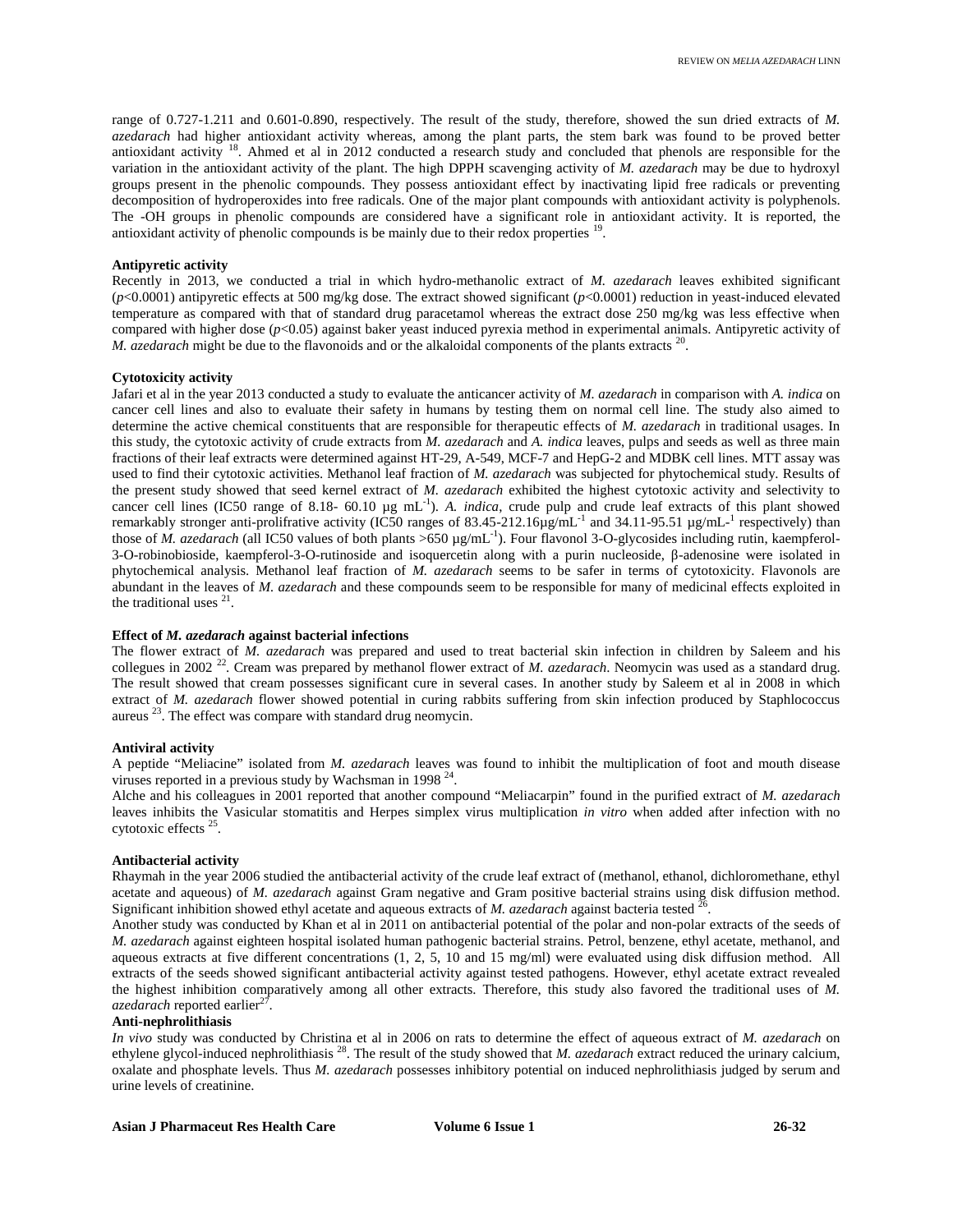#### **Suppersion of inducible nitric oxide synthase (iNOS)**

Lee et al in the year 2004 reported that two B- carboline alkaloids isolated from *M. azedarach*, 4, 8-dimethoxy-1-vinyl-B carboline and 4-methoxy-1-vinyl- B-carboline inhibits inducible nitric oxide synthase in lipopolysaccharide/interferon- activated RAW 264.7 cells through the inhibition of (iNOS) protein expression due to decreased mRNA transcription. Furthermore, the inhibition of mRNA transcription of iNOS is, at least in part, associated with the inhibition of  $NF_{k}B$  activation 29 .

#### **Antimalarial activity**

Antimalarial effect of methanol extract of fruit, bark and leaves of *M. azedarach* was studied by Charturvedi in 2006 on mice against the malaria parasite *Plasmodium berghei*. The study showed that fruit and bark extracts have significant suppression effect on parasitaemia. It was concluded *M. azedarach* has significant anti-malarial effect but less significant than chloroquine <sup>30</sup>.

# **Antiulcer activity**

Some active constituents present in the lipid fraction of *M. azedarach* extracts were experimented on rats under Gipsing-restrain stress to induce ulcers by Moursi in 1994. The result demonstrated that lipid component of *M. azedarach* which is mainly phytosterol fraction was capable to reduce the free and total HCl combined with reduction of total acidity, and significant increases the volume of gastric juice thus showing its antiulcer potential <sup>31</sup>.

#### **Antiprotozoal activity**

Lee and his fellows in the year 2007 reported that *M. azedarach* extract possesses the antiprotozoal effect on *Trichomonas vaginalis* cells through the inhibition of cell multiplication as well as the impairment of protein synthesis <sup>32</sup>.

#### **Anthelmintic activity**

The ethanol extract of *M. azedarach* was tested for its anthelmintic activity against the Tapworm *Taenia solium* and the earthworm *Pheretima postthuma* using Piperazine phosphate as the standard drug in a study by Szewezuk et al in 2003. It was showed by the result that the extract was found active against both the tapworm and the earthworm, also the result was better against Tapworm than Piperazine phosphate  $33$ .

# **Anti-complementary activity**

The aqueous fruit extracts of *M. azedarach* and *Cotoneaster prostratae* were examined on rat complement by Kayastha in 1985. Both extract showed significant anti-complementary activities on rat serum but total inhibition was achieved at higher *M.* azedarach extract concentrations when compared with those of Cotoneaster prostratae <sup>34</sup>.

#### **Wound healing activity**

Wound healing potential of *M. azedarach* leaves in alloxan induced diabetic rats was evaluated in 2011 by Vidya. Result showed that the topical application of methanol leaf extract of *M. azedarach* possesses significant wound healing activity in alloxan induced diabetic rats. Delay in wound healing process in diabetes mellitus believed to be largely caused by some basic mechanisms, such as increased blood sugar that impairs blood flow and the release of oxygen, impaired local immune and cell defenses and microbial infections. In this study it has been shown that the topical application of *M. azedarach* leaf extract encourages wound healing in diabetic rats and its effect was analogous with standard povidone iodine. *M. azedarach* leaf extract enhanced the wound healing in diabetic rats which may be due to its antimicrobial activity <sup>35</sup>.

#### **Toxicological evaluation**

Toxicological study of *M. azedarach* flowers and berries was carried out by Rahman et al in 1991 on laboratory animals, i.e. rats and mice by oral and intravenous routes. Aqueous and alcoholic extracts were found to be non-toxic at a dose of 1500 mg/kg orally in mice and rats. LD50 was 395, 500mg/kg (flowers) and 700, 925mg/kg (berries) respectively when injected aqueous extract intravenously, in mice and rats. Alcoholic and aqueous extracts *of M. azedarach* also showed a mild CNS sedative effect. It was found in this study that the flowers and berries of *M. azedarach* are toxic to lower laboratory animals, i.e. rats and mice. Toxicity depends on dose and on route of administration. Higher dose quantity of the extracts depresses markedly the respiratory centre by both routes, oral as well as parenteral. This may be due to the direct action on the respiratory centers because in doses where mortality was observed it was noted that death occurs due to the respiratory cessation. In doses of extracts where animal survived beside respiratory depression, analgesic activity was also observed without the loss of consciousness <sup>36</sup>.

#### **CONCLUSION**

Research in medicinal plants based remedies has gained a renewed focus recently. The reason is that other system of medicine although effective but possesses number of side effects that often lead to hazardous effects. *M. azedarach* though known for its pesticide value also possesses significant medicinal properties. Most of the work carried out on the various extracts of the different parts of the plant. Chemical studies on *M. azedarach* revealed that typical constituents of this plant are alkaloids, terpenoids, anthraquinones and flavonoids. Among them, some exhibit strong bioactivities, especially antifungal, antiviral, antiimplantation and antimicrobial activities. Though *M. azedarach* has various medicinal applications, but it is need of hour to explore its medicinal values at molecular level with the help of various techniques. Further studies should be conducted on *M. azedarach* to evaluate the molecular mechanism of interaction of various plant based drugs with human body in different diseases.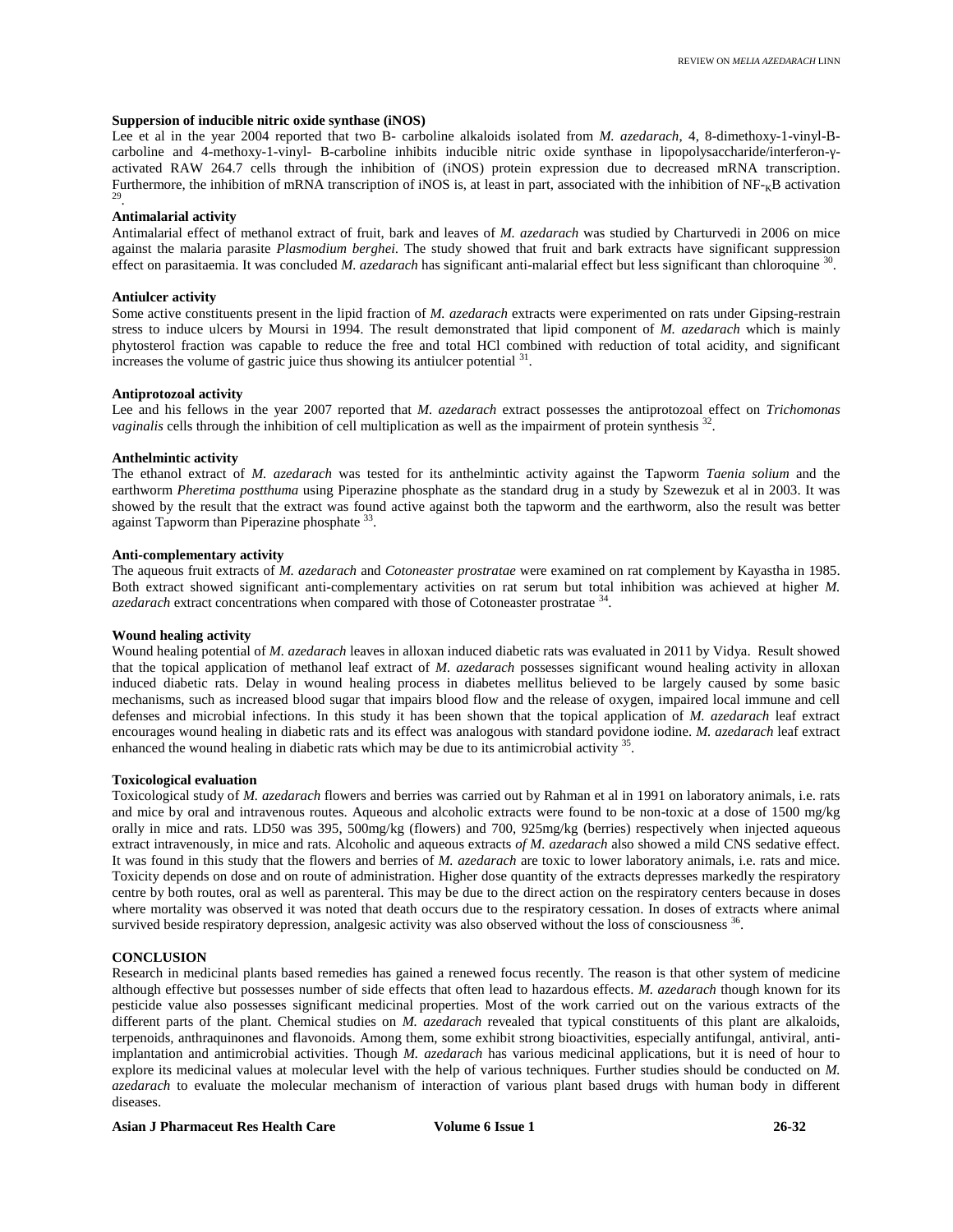# **REFERENCES**

- 1. Kumar R, Singh R, Meera RS, Kalidhar Sb. Chemical components and Insectisidal properties of Bakyain (*Melia azedarach* L.), A Review. Agric Rev 2003; 24: 101-115.
- 2. Rubae AY. The Potential Uses of *Melia Azedarach* L. as Pesticidal and Medicinal Plant, Review. American-Eurasian J Sus Agri 2009; 3:185-194.
- 3. Burks, KC. *Melia azedarach*. Fact sheet prepared by the Bureau of Aquatic Plant Management, Department of Environmental Protection, State of Florida, Tallahassee, FL.1992.
- 4. Sen A and Batra A. Chemical composition of methanol extract of the leaves of *Melia azedarach*. Asian J Pharma Clin Res 2012; 5: 42-45.
- 5. Carpinella MC, Ferrayolic CG, Palacios SM. Antifungal synergistic effect of scopoletin, a hydroxycoumarin isolated from Msynergistic effect of scopoletin, a hydroxycoumarin isolated from *Melia azedarach* L. fruits. J Agric Food Chem 2005; 53: 2922-2927.
- 6. Kumar BP, Kannana MM, Lavanyaa B, Suthakaranb R, Quinec D S. GC-MS analysis of methanolic extract of *Litsea decanensis* gamble and its free radical scavenging activity. J of Pharma. Res 2011; 4: 100-103.
- 7. Han B, Zhou P, Cui L, Fu J. Characterization of the key aromatic constituents in tea flowers of elite Chinese tea cultivars. Orig Res Rep 2003; 21: 31-36.
- 8. Apers S, Preininger L, Gimelfarb H, Li C, Dias BE, Fahmy F, White JM, Paper D, Bürgermeister J, Baronikova S, Dyck VS, Lemiére G, Vlietinck A, Pieters L. Antiangiogenic Activity of Synthetic Dihydrobenzofuran Lignans. J Nat Prod 2002; 65: 718-720.
- 9. Duetz WA, Bouwmeester H, Beilen JB, Witholt B. Biotransformation of limonene by bacteria, fungi, yeasts, and plants. Appl Microbiol Biotechnol 2003; 61: 269–277.
- 10. Sidhaye RV, Dhanawade AE, Manasa K, Aishwarya G. Synthesis, antimicrobial and antimycobacterial activity of nicotinic acid hydrazide derivatives. Curr Pharma Res 2011; 1: 135-139.
- 11. Dhiman, AK. Sacred Plants and their Medicinal Uses. Daya publishing House, Delhi, 2003, p. 125-127.
- 12. Sharma, PC, Yelne, MB, Dennis,TJ. Data base on Medicinal plants used in Ayurveda, Documentation and Publication Division, Central Council for Research in Ayurveda and Siddha, New Delhi 2001, p. 389-406.
- 13. Warrier, PK, Nambiar, Ramankutty VPK, C. Indian medicinal plants, a compendium of 500 species, Orient Longman Limited, Hyderabad, 1995, p. 10-14.
- 14. Rani M, Suhag, P, Kumar, R, Singh, R, Kalidhar, SB. Chemical component and biological efficacy of *Melia azedarach* stems. J Med Aroma Plant Sci 1999; 21: 1043-1047.
- 15. Ahmed MF, Rao AS, Ahemad SR. and Ibrahim M. Phytochemical studies and antioxidant activity of *Melia azedarach* linn leaves by DPPH scavenging Assay, Int J Pharma Appl 2012; 3: 271-276.
- 16. Vishnukanta, AC, Rana AC. Antifertility activity of *Melia azedarach* linn. (Meliaceae) in female Wistar rats. *Pharmacologyonline* 2009; 2: 117-132.
- 17. Roop JK, PK, Dhaliwal and Guraya SS. Extracts of *Azadirachta indica* and *Melia azedarach* seeds inhibit folliculogenesis in albino rats. Plant extracts inhibit rat folliculogenesis. Brazilian J Med Biol Res 2005; 38: 943-947.
- 18. Munir A, Sultana B, Babar T, Bashir A, Amjad M and Hassan Q. Investigation on the Antioxidant Activity of Leaves, Fruit and Stem Bark of Dhraik (Melia azedarach). European J Appl Sci 2012; 4: 47-51.
- 19. Ahmed MF, Rao AS, Ahemad SR and Ibrahim M. Phytochemical Studies and Hepatoprotective activity of *Melia azedarach* Linn, against CCl4 induced Hepatotoxicity in rats. J Pharm Res 2012; 5: 2664-2667.
- 20. Sultana S, Akhtar N, Asif HM. Phytochemical screening and Antipyretic effects of Hydromethanol extract of *Melia azedarach* leaves in rabbits. Bangladesh J Pharmacol 2013; 8: 214-217.
- 21. Jafari S, Saeidnia S, Hajimehdipoor H, Ardekani SMR, Faramarzi MA, Hadjiakhoond A. and Khanavi M. Cytotoxic evaluation of *Melia azedarach* in comparison with, *Azadirachta indica* and its phytochemical investigation. DARU J Pharma Sci 2013; 1:21-37.
- 22. Saleem, R, Ahmed SI, Faizi S, Siddiqui. Antibacterial effect of *Melia azedarach* on rabbits. Phytother Res 2002; 16: 762-4.
- 23. Saleem, R, Rani R, Ahmed M, Sadaf F, Ahmad SI, Zafar N, Khan SS, Siddiqui BS, Lubna, F, Ansari SA, Khan and Faizi S. Effect of a cream containing *Melia azedarach* flowers on skin diseases in children. Phytomed 2008; 15:231- 236.
- 24. Wachsman, MB, V, Castilla, Coto C. Inhibition of foot and mouth disease virus (FMDV) uncoating by plant derived peptide isolated from *Melia azedarach* L. Leaves. Arch. Virod 1998; 143: 581-590.
- 25. Alche, LE, GA, Ferek M, Meo, CE, Coto, MS, and Maier. An antiviral meliacarpin from leaves of *Melia azedarach* L. Verlag der Zeitschrift fur Naturforschung Tubingen 2001; 58: 215-219.
- 26. Rhaymah MSH. Anticomplementary activities of aqueous extract of the fruit of *Melia azedarach* and *Cotoneaster prostratae* in rats. J Animal Vet Adv 2006; 5:197-199.
- 27. Khan AV, Ahmed QU, Mir MR, Shukla I, khan AA. Antibacterial efficacy of the seed extracts of *Melia azedarach* against some hospital isolated human pathogenic bacterial strains. Asian Pacific J Trop Biomed 2011; 1: 452-455.
- 28. Christina, AJM, Najumadeen NAH, Kumar SV, Mainikandan N, Tobin GC, Venkataraman S, Murugesh N. Antilithiatic effect of on *Melia azedarach* ethylene glycol-induced nephrolithiasis in rats. Pharma Biol 2006; 44: 480 - 485.